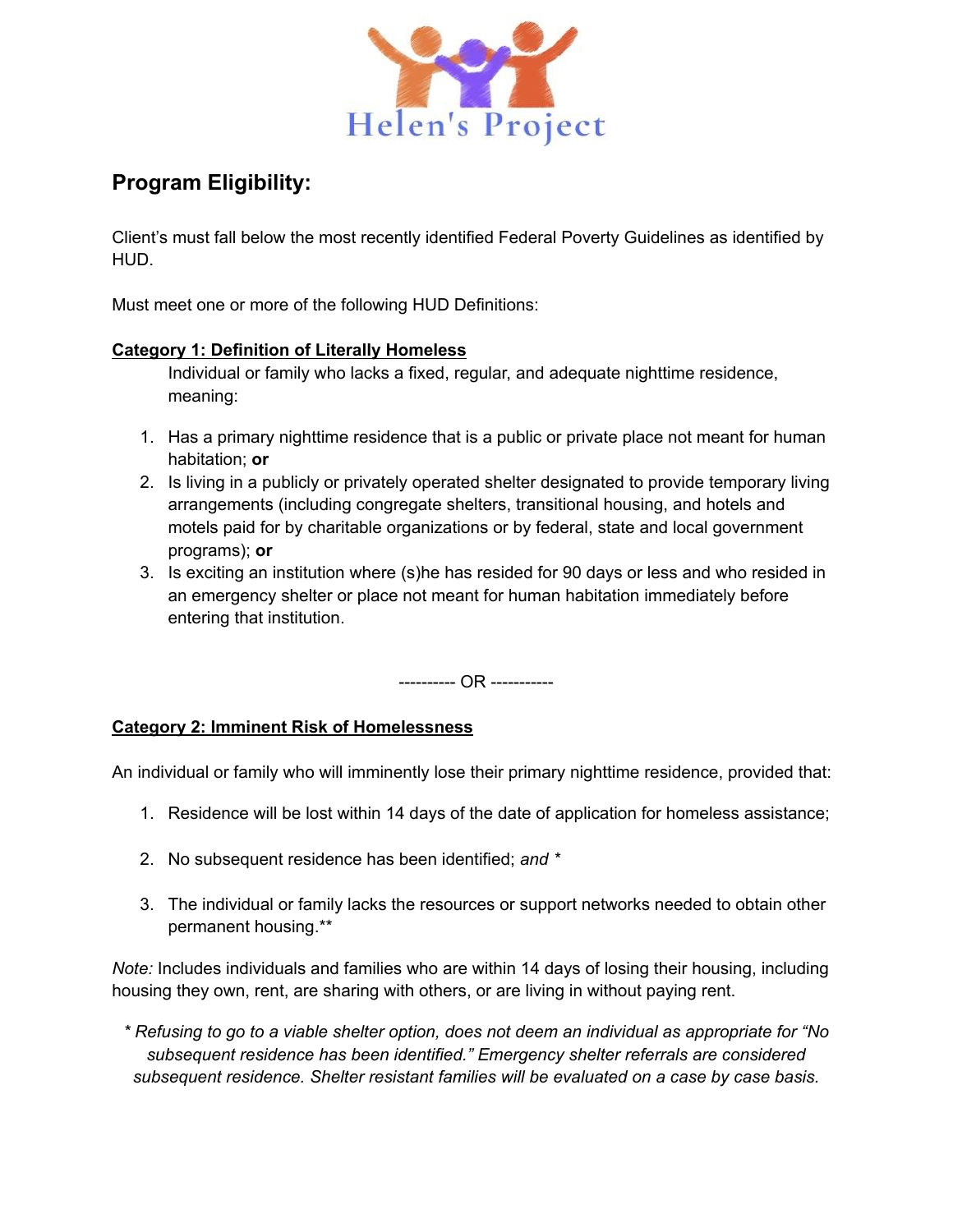

*\*\* Refusing to utilize available resources constitutes an individual having access and does not meet the criteria for lacking resources and support and will be evaluated on a case by case basis.*

---------- OR -----------

### **Category 1: At Risk of Homelessness**

An individual or family who:

- 1. Has an annual income below 30 percent of Median Family Income (MFI) for the area, as determined by HUD; -- **MUST BE ABLE TO PROVIDE DOCUMENTATION**
- 2. Does not have sufficient resources or support networks, (e.g., family, friends, faith-based or other social networks), immediately available to prevent them from moving to an emergency shelter or another place described in paragraph (1) of the "homeless" definition in this section; **AND**
- 3. Meets **ONE** of the following conditions:
	- 1. Has moved because of economic reasons two or more times during the 60 days immediately preceding the application for homelessness prevention assistance;
	- 2. Is living in the home of another because of economic hardship;
	- 3. Has been notified in writing that their right to occupy their current housing or living situation will be terminated within 21 days after the date of application for assistance;
	- 4. Lives in a hotel or motel and the cost of the hotel or motel stay is not paid by charitable organizations or by Federal, State, or local government programs for low-income individuals;
	- 5. Lives in a single-room occupancy or efficiency apartment unit in which there reside more than two persons or lives in a larger housing unit in which there reside more than 1.5 persons reside per room, as defined by the U.S. Census Bureau;
	- 6. Is exiting a publicly funded institution, or system of care (such as a health-care facility, a mental health facility, foster care or other youth facility, or correction program or institution); or
	- 7. Otherwise lives in housing that has characteristics associated with instability and an increased risk of homelessness, as identified in the recipient's approved consolidated plan.

*\* Clients must provide documentation to reasonable attempts made to prevent homelessness outside of Helen's Project.*